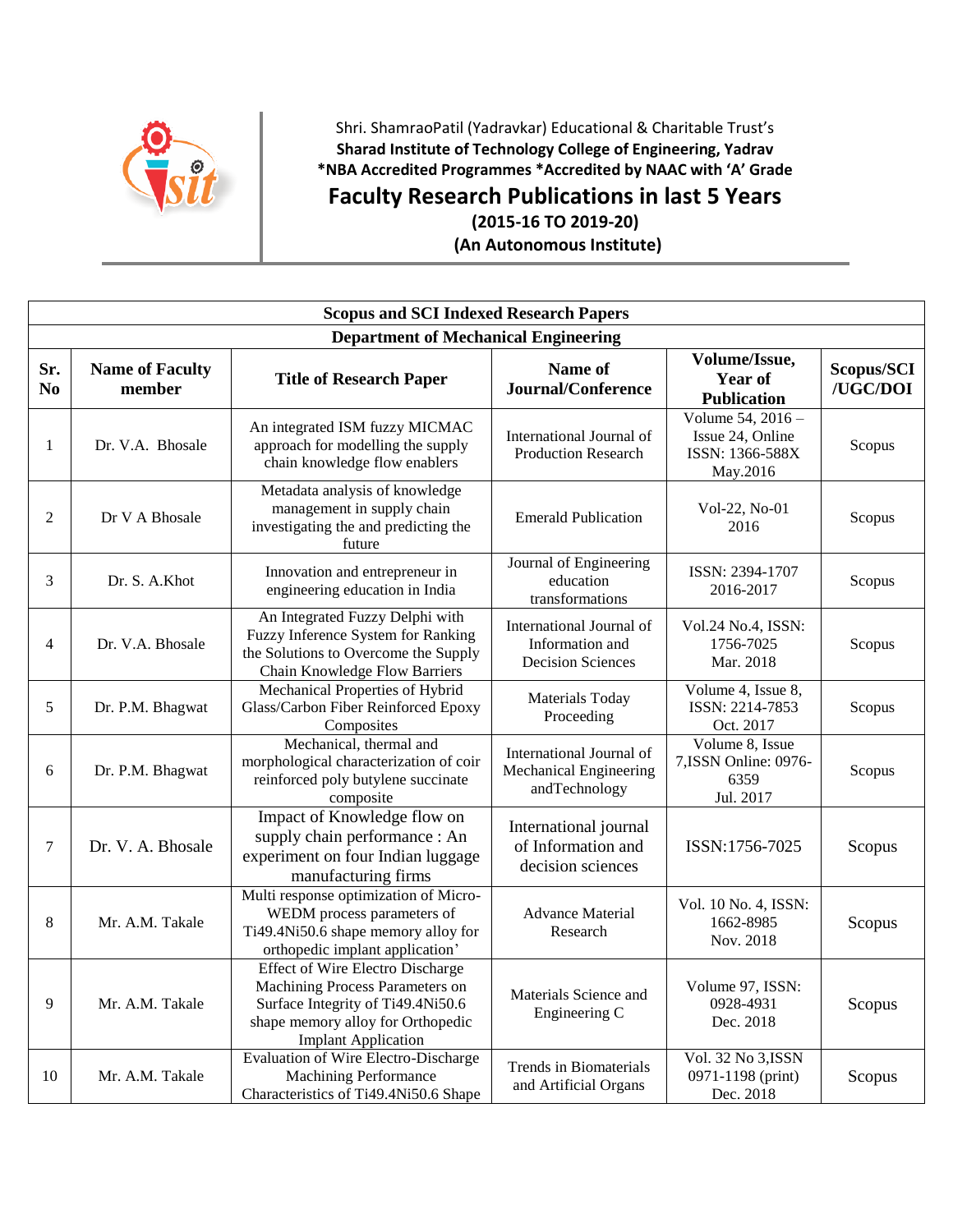|    |                    | Memory Alloy and SS316L for<br>Orthopedic Implant Application                                                                                    |                                                                              |                                                                                                           |           |
|----|--------------------|--------------------------------------------------------------------------------------------------------------------------------------------------|------------------------------------------------------------------------------|-----------------------------------------------------------------------------------------------------------|-----------|
| 11 | Mr. A.M. Takale    | Multi-Objective Optimization of<br>WEDM Process Parameters of Ti49.4-<br>Ni50.6 Shape Memory Alloy for<br>orthopedic implant application         | Journal of Achievements<br>in Materials and<br>Manufacturing<br>Engineering, | Issue: 2018; 1 (93)<br>ISSN: 1734-8412<br>Sept. 2018                                                      | Scopus    |
| 12 | Mr. A.M. Takale    | Optimization of process parameters of<br>Wire Electro Discharge Machining for<br>Ti49.4Ni50.6 Shape Memory Alloys<br>using the Taguchi Technique | International Journal of<br><b>Structural Integrity</b>                      | Vol. 10 No. 4, ISSN:<br>1757-9864<br>Nov. 2018                                                            | Scopus    |
| 13 | Mr.S.D.Patil       | Optimization of Design Variables for<br>Carbon/ Glass Hybrid Composites<br>Laminates using the Taguchi<br>Technique                              | World Journal of<br>Engineering (WJE)                                        | <b>WJE</b><br>ISSN:1708-5284,<br>Volume: 17, Issue: 02,<br>2020                                           | Scopus    |
| 14 | Dr. A. M. Takale   | Optimization of Design Variables for<br>Carbon/ Glass Hybrid Composites<br>Laminates using the Taguchi<br>Technique                              | World Journal of<br>Engineering (WJE)                                        | <b>WJE</b><br>ISSN:1708-5284,<br>Volume: 17, Issue: 02,<br>2020                                           | Scopus    |
| 15 | Mr.S.D.Patil       | Optimization of Dynamic properties of<br>Hybrid Composite Shaft with newly<br>developed resin (NDR) using grey<br>relational analysis            | International Journal of<br><b>Structural Integrity</b>                      | <b>Emerald Publishing</b><br>Ltd. 1757-9864 DOI:<br>10.1108/IJSI-07-<br>2019-0073,<br>Volume:11, Issue:02 | Scopus    |
| 16 | Mr. S.G.Bardiya    | Evaluation of Bio-Fouling effect in<br>Cooling Tower by Chemical<br>Treatment                                                                    | International Journal of<br>Recent technology and<br>Engineering             | ISSN:2277-3878,<br>Vol. 08, Issue: 03,<br>September 2019                                                  | Scopus    |
| 17 | Mr. A.S.N. Husainy | Evaluation of Bio-Fouling effect in<br>Cooling Tower by Chemical<br>Treatment                                                                    | International Journal of<br>Recent technology and<br>Engineering             | ISSN:2277-3878,<br>Vol. 08, Issue: 03,<br>September 2019                                                  | Scopus    |
| 18 | Mr. M.A.Jadhav     | Evaluation of Bio-Fouling effect in<br>Cooling Tower by Chemical<br>Treatment                                                                    | International Journal of<br>Recent technology and<br>Engineering             | ISSN:2277-3878,<br>Vol. 08, Issue: 03,<br>September 2019                                                  | Scopus    |
| 19 | Dr. V.S.Hajare     | Evaluation of Bio-Fouling effect in<br>Cooling Tower by Chemical<br>Treatment                                                                    | International Journal of<br>Recent technology and<br>Engineering             | ISSN:2277-3878,<br>Vol. 08, Issue: 03,<br>September 2019                                                  | Scopus    |
| 20 | Mr. A.S.N. Husainy | Reducing temperature fluctuation of<br>refrigeration system by incorporating<br>Nano phase change materials                                      | <b>API</b> Proceeding                                                        | <b>API</b> Proceeding                                                                                     | In review |
| 21 | Mr. M. M. Khade    | Development and testing of MR<br>damper                                                                                                          | <b>IJRTE</b>                                                                 | ISSN: 2277-3878<br>Vol. 08, Issue: 04,<br>Nov 2019                                                        | Scopus    |
| 22 | Mr. SuyogS.Patil   | Reliability analysis of a steam boiler<br>system by expert judgment method<br>and best fit failure model method: A<br>new approach               | International Journal of<br>Quality & Reliability<br>Management (IJQRM)      | Accepted on<br>23/02/2020                                                                                 | Scopus    |
| 23 | Mr.S.D.Patil       | Multiobjective optimization of<br>Carbon/ Glass Hybrid Composites<br>with newly developed resin (NDR)<br>using grey relational analysis          | Multidiscipline modeling<br>in materials and<br>structures                   | ISSN1573-6105,<br>DOI:10.1108/MMMS<br>$-08 - 2019 - 0141$                                                 | Scopus    |
| 24 | Dr. V.A. Bhosale   | Investigating the impact of knowledge<br>flow enablers on SC performance in<br>Indian manufacturing organization                                 | <b>Emerald Publication</b>                                                   | Vol. 25 No. 2,<br>2018                                                                                    | Scopus    |
| 25 | Mr. V. V.<br>Patil | Effects of partial addition of butanol in<br>rubber seed oil methyl ester powered<br>diesel engine                                               | <b>SAGE Publications</b>                                                     | Volume: 231 issue:<br>7, ISSN: 09576509<br>May. 2017                                                      | SCI       |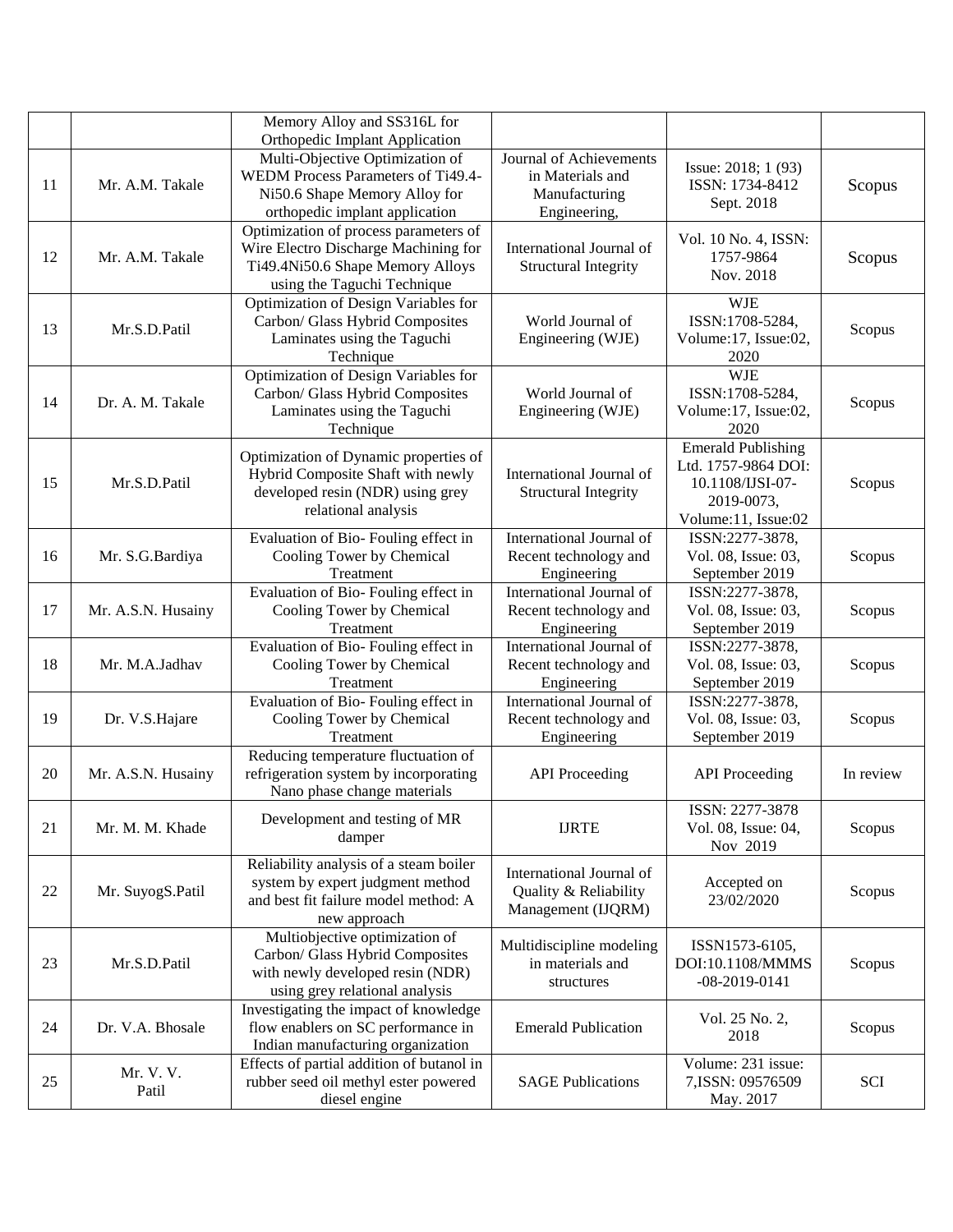| 26                    | Mr. V. V. Patil                        | Investigations on Partial Addition of<br>n-Butanol in Sunflower Oil Methyl<br><b>Ester Powered Diesel Engine</b>                        | The American Society of<br><b>Mechanical Engineers</b>                                          | Volume 140, Issue<br>1, ISSN: 0195-0738<br>Aug. 2017                                                                                | SCI                    |  |  |  |  |
|-----------------------|----------------------------------------|-----------------------------------------------------------------------------------------------------------------------------------------|-------------------------------------------------------------------------------------------------|-------------------------------------------------------------------------------------------------------------------------------------|------------------------|--|--|--|--|
|                       | <b>Department of Civil Engineering</b> |                                                                                                                                         |                                                                                                 |                                                                                                                                     |                        |  |  |  |  |
| Sr.<br>N <sub>0</sub> | <b>Name of Faculty</b><br>member       | <b>Title of Research Paper</b>                                                                                                          | Name of<br><b>Journal/Conference</b>                                                            | Volume/Issue,<br><b>Year of</b><br><b>Publication</b>                                                                               | Scopus/SCI<br>/UGC/DOI |  |  |  |  |
| 1                     | M H Mota                               | Improving the performance of<br>rapid sand filter using coarser and<br>more uniform media with poly-<br>aluminum chloride as filter aid | International Journal<br>of Civil Engineering<br>and Technology<br>(IJCIET)                     | Volume 10, Issue<br>02, pp., 988-998<br>Article ID:<br>IJCIET_10_02_096,<br>ISSN Print: 0976-<br>6308 and ISSN<br>Online: 0976-6316 | Scopus                 |  |  |  |  |
| 2                     | M H Mota                               | Experimental evaluation of filter<br>conditioning on the ripening of<br>conventional rapid sand filter,                                 | International journal<br>of scientific &<br>technology research,                                | ISSN 2277-8616,<br>VOLUME 9, ISSUE<br>03, MARCH 2020,<br>pp 5571-5578                                                               | Scopus                 |  |  |  |  |
| 3                     | M H Mota                               | The Effect of Alum as Filter<br>Conditioner on the Performance of<br>Conventional Rapid Sand Filter,                                    | <b>International Journal</b><br>of Engineering and<br><b>Advanced Technology</b><br>(IJEAT)     | ISSN: 2249 - 8958,<br>Volume-9 Issue-3,<br>February, 2020, PP.<br>1916-1920,                                                        | Scopus                 |  |  |  |  |
|                       |                                        | Department of Computer Science and Engineering                                                                                          |                                                                                                 |                                                                                                                                     |                        |  |  |  |  |
| Sr.<br>N <sub>0</sub> | <b>Name of Faculty</b><br>member       | <b>Title of Research Paper</b>                                                                                                          | Name of<br><b>Journal/Conference</b>                                                            | Volume/Issue,<br>Year of<br><b>Publication</b>                                                                                      | Scopus/SCI<br>/UGC/DOI |  |  |  |  |
| 1                     | MR.VENKATESH<br>SHANKAR                | <b>Energy Utilization And Security</b><br><b>Enhancement Using Particle Swam</b><br>Optimization (PSO)                                  | International<br>Conference On<br><b>Advanced Material</b><br>Technologies Elseveir<br>(ICAMT), | Issue 27, ISSN<br>(Online) 2017<br>MT-0049                                                                                          | Scopus                 |  |  |  |  |
| 2                     | Dr. Anil V<br>Turukmane                | A Review on Elliptic Curve<br>Cryptography for Big Data<br>Transportation                                                               | Jour of Adv Research<br>in Dynamical &<br>Control Systems,                                      | Vol. 11, ISSUE No.<br>12, 2019                                                                                                      | Scopus                 |  |  |  |  |
| 3                     | S B Gurav                              | A Novel Approach for Pre-<br>processing the Whole Slide Images<br>of Prostate Histopathology for<br><b>Improved Diagnosis</b>           | Jour of Adv Research<br>in Dynamical &<br>Control Systems,                                      | Vol. 11, No. 9, 2019                                                                                                                | Scopus                 |  |  |  |  |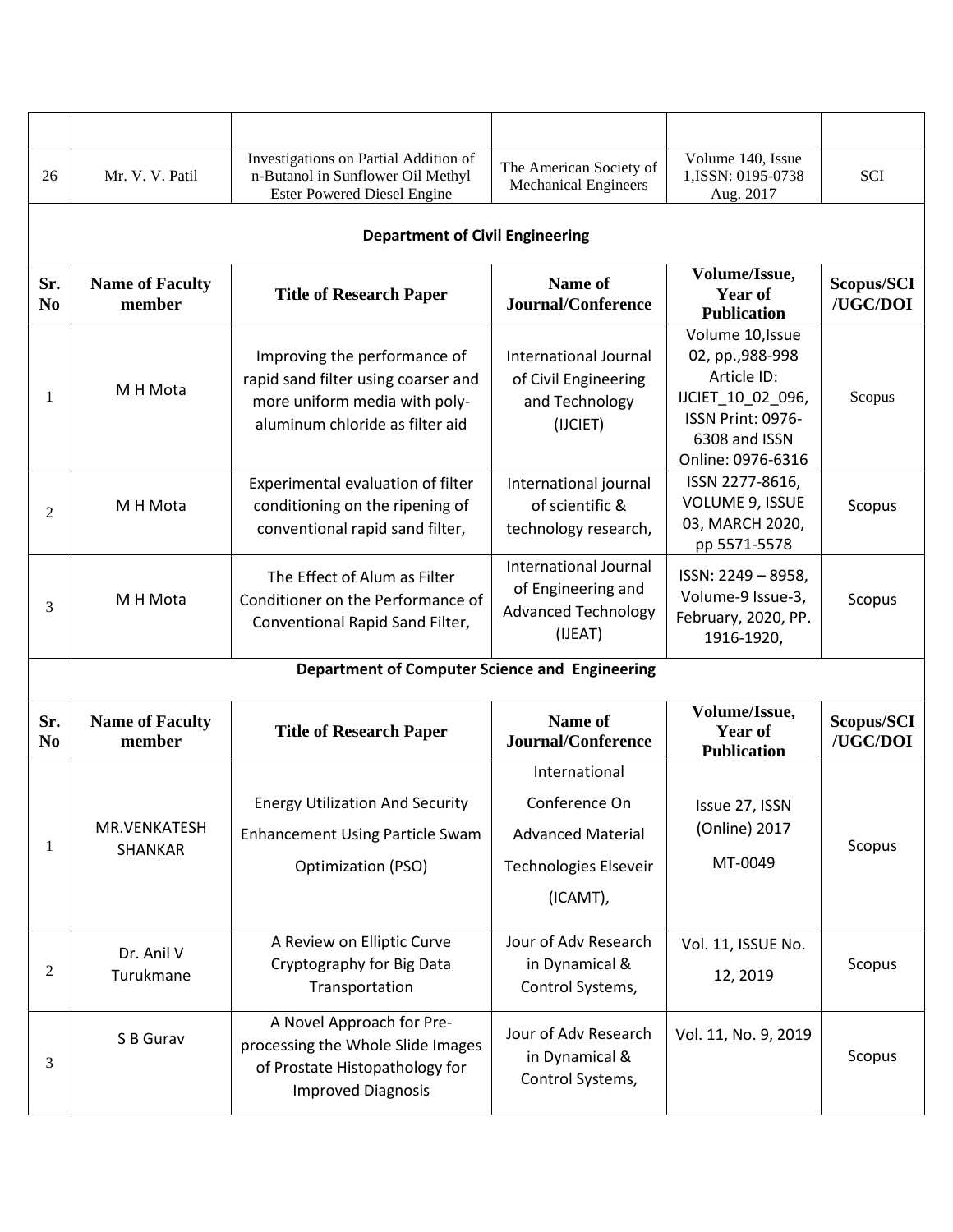| 4              | S B Gurav        | PROSTATE CANCER DETECTION<br>USING HISTOPATHOLOGY IMAGES<br>AND CLASSIFICATION USING<br><b>IMPROVED RideNN</b> | <b>Biomedical</b><br>Engineering:<br>Applications,<br>Basis and<br>Communications, | Vol. 31, No<br>2019 | Scopus |
|----------------|------------------|----------------------------------------------------------------------------------------------------------------|------------------------------------------------------------------------------------|---------------------|--------|
| 5              | S B Gurav        | Fuzzy integrated salp swarm<br>algorithm-based cancer detection<br>using histopathology                        | Evolutionary<br>intelligence -springer                                             | 24 march 2020       | Scopus |
|                |                  | Reinforce PSO Based Supporting                                                                                 | Journal Of Advanced                                                                | Issue 12,           |        |
|                | MR.VENKATESH     | <b>Cluster Head Energy Optimization</b>                                                                        | Research In Dynamical                                                              | 2018 ISSN Online    |        |
| 6              | SHANKAR          | (RPSO-CHEO) In WSN                                                                                             | And Control Systems                                                                | 1943-023X           | Scopus |
|                |                  |                                                                                                                |                                                                                    |                     |        |
|                |                  | <b>Department of Electronics and Telecommunication</b>                                                         |                                                                                    |                     |        |
| $\mathbf{1}$   | Dr Narendra Babu | <b>Brain Signal Sort out Methods</b>                                                                           | <b>JARDCS</b>                                                                      | ISSN-1943-023X      | Scopus |
|                |                  |                                                                                                                |                                                                                    | Vol-12, Issue-3     |        |
|                |                  | <b>Brain Signal Sort out Methods</b>                                                                           | <b>JARDCS</b>                                                                      | ISSN-1943-023X      | Scopus |
| 2              | Dr M Shankar     |                                                                                                                |                                                                                    | Vol-12, Issue-3     |        |
|                |                  | The Eye Retinal Blood Vessel                                                                                   |                                                                                    | ISSN-2277-3878      |        |
| 3              | Dr.N.Babu        | Bonding by Image Processing                                                                                    | <b>IJRTE, Elsevier Scopus</b>                                                      | Vol-8, Issue-3      | Scopus |
|                | Dr Narendra Babu | <b>Brain Signal Processing: Analysis</b>                                                                       | <b>JARDCS</b>                                                                      | ISSN-1943-023X      | Scopus |
| $\overline{4}$ |                  | <b>Technologies and Application</b>                                                                            |                                                                                    | Vol-11, Issue-12    |        |
|                | Mr K A Kupade    | <b>Brain Signal Sort out Methods</b>                                                                           | <b>JARDCS</b>                                                                      | ISSN-1943-023X      | Scopus |
| 5              |                  |                                                                                                                |                                                                                    | Vol-11, Issue-12    |        |
|                | Dr M Shankar     | <b>Brain Signal Processing: Analysis</b>                                                                       | <b>JARDCS</b>                                                                      | ISSN-1943-023X      | Scopus |
| 6              |                  | <b>Technologies and Application</b>                                                                            |                                                                                    | Vol-11, Issue-12    |        |
|                | Ms.K.N.Rode      | Taxonomy of multiple sclerosis MR<br>images using different techniques:                                        | <b>JARDCS</b>                                                                      | ISSN-1943-023X      |        |
| 7              |                  | A survey                                                                                                       |                                                                                    | Vol-11, Issue-12    | Scopus |
|                | Ms M B Mulik     | <b>Brain Signal Processing: Analysis</b>                                                                       | <b>JARDCS</b>                                                                      | ISSN-1943-023X      |        |
| 8              |                  | <b>Technologies and Application</b>                                                                            |                                                                                    | Vol-11, Issue-12    | Scopus |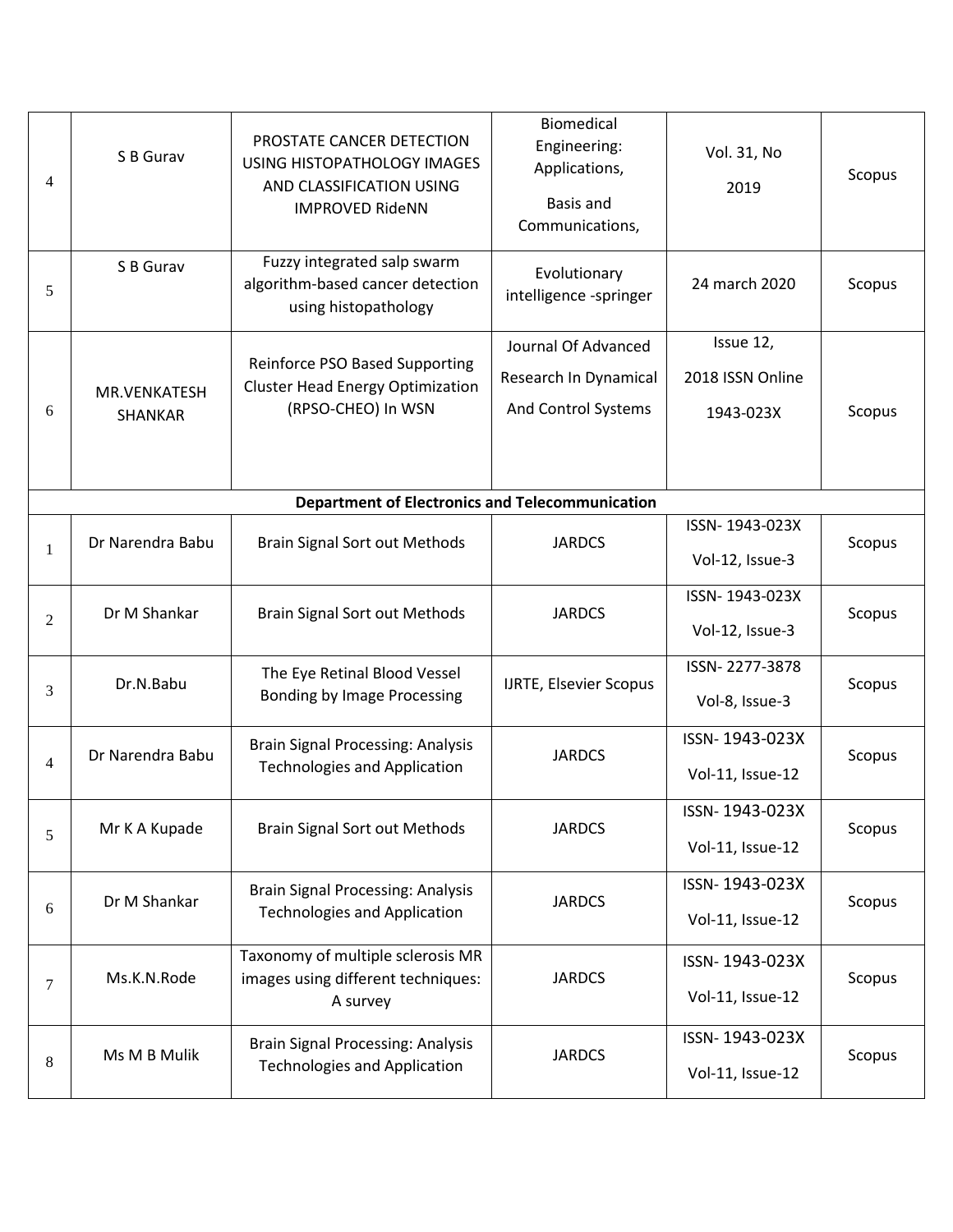| 9  | Ms S SHalunde   | <b>Brain Signal Processing: Analysis</b><br><b>Technologies and Application</b>                                            | <b>JARDCS</b>                           | ISSN-1943-023X<br>Vol-11, Issue-12 | Scopus |
|----|-----------------|----------------------------------------------------------------------------------------------------------------------------|-----------------------------------------|------------------------------------|--------|
| 10 | Dr.N.Babu       | Upcoming Strengths on IOT                                                                                                  | <b>JARDCS</b>                           | ISSN-1943-023X<br>Vol-11, Issue-12 | Scopus |
| 11 | Mr.T.M.Diwakar  | Upcoming Strengths on IOT                                                                                                  | <b>JARDCS</b>                           | ISSN-1943-023X<br>Vol-11, Issue-12 | Scopus |
| 12 | Mrs.D.M.Biradar | Upcoming Strengths on IOT                                                                                                  | <b>JARDCS</b>                           | ISSN-1943-023X<br>Vol-11, Issue-12 | Scopus |
| 13 | Dr.Tavade       | Upcoming Strengths on IOT                                                                                                  | <b>JARDCS</b>                           | ISSN-1943-023X<br>Vol-11, Issue-12 | Scopus |
| 14 | Dr.N.Babu       | Enhancement of RVM using<br><b>FPGA</b>                                                                                    | <b>JARDCS</b>                           | ISSN-1943-023X<br>Vol-11, Issue-12 | Scopus |
| 15 | Ms.S.Y.Salunkhe | Enhancement of RVM using<br><b>FPGA</b>                                                                                    | <b>JARDCS</b>                           | ISSN-1943-023X<br>Vol-11, Issue-12 | Scopus |
| 16 | Mrs.P.D.Ghate   | Enhancement of RVM using<br><b>FPGA</b>                                                                                    | <b>JARDCS</b>                           | ISSN-1943-023X<br>Vol-11, Issue-12 | Scopus |
| 17 | Mrs.D.M.Biradar | Enhancement of RVM using<br><b>FPGA</b>                                                                                    | <b>JARDCS</b>                           | ISSN-1943-023X<br>Vol-11, Issue-12 | Scopus |
| 18 | Dr.N.Babu       | Automatic cold Drink Vending<br>Machine with Reverse vending<br>System for Empty Bottles &<br>Monitoring System using VLSI | <b>IJITEE Elesevier Scopus</b>          | ISSN-2278-3075<br>Vol-8, Issue-13  | Scopus |
| 19 | Mr T M Diwakar  | Detection and Labeling of<br>Vertebrae using deep Learning                                                                 | <b>IJRTE</b>                            | ISSN-2277-3878<br>Vol-9, Issue-1   | Scopus |
| 20 | Mr.S.S.Gurav    | An Efficient Method for Suspicious<br><b>Activity Detection</b>                                                            | <b>IJITEE Elesevier Scopus</b>          | ISSN-2278-3075<br>Vol-8, Issue-11  | Scopus |
| 21 | Mr.S.S.Gurav    | Improved accuracy of suspicious<br>activity detection in surveillance<br>video                                             | <b>IJEAT</b><br><b>Elesevier Scopus</b> | Vol-9, Issue-3                     | Scopus |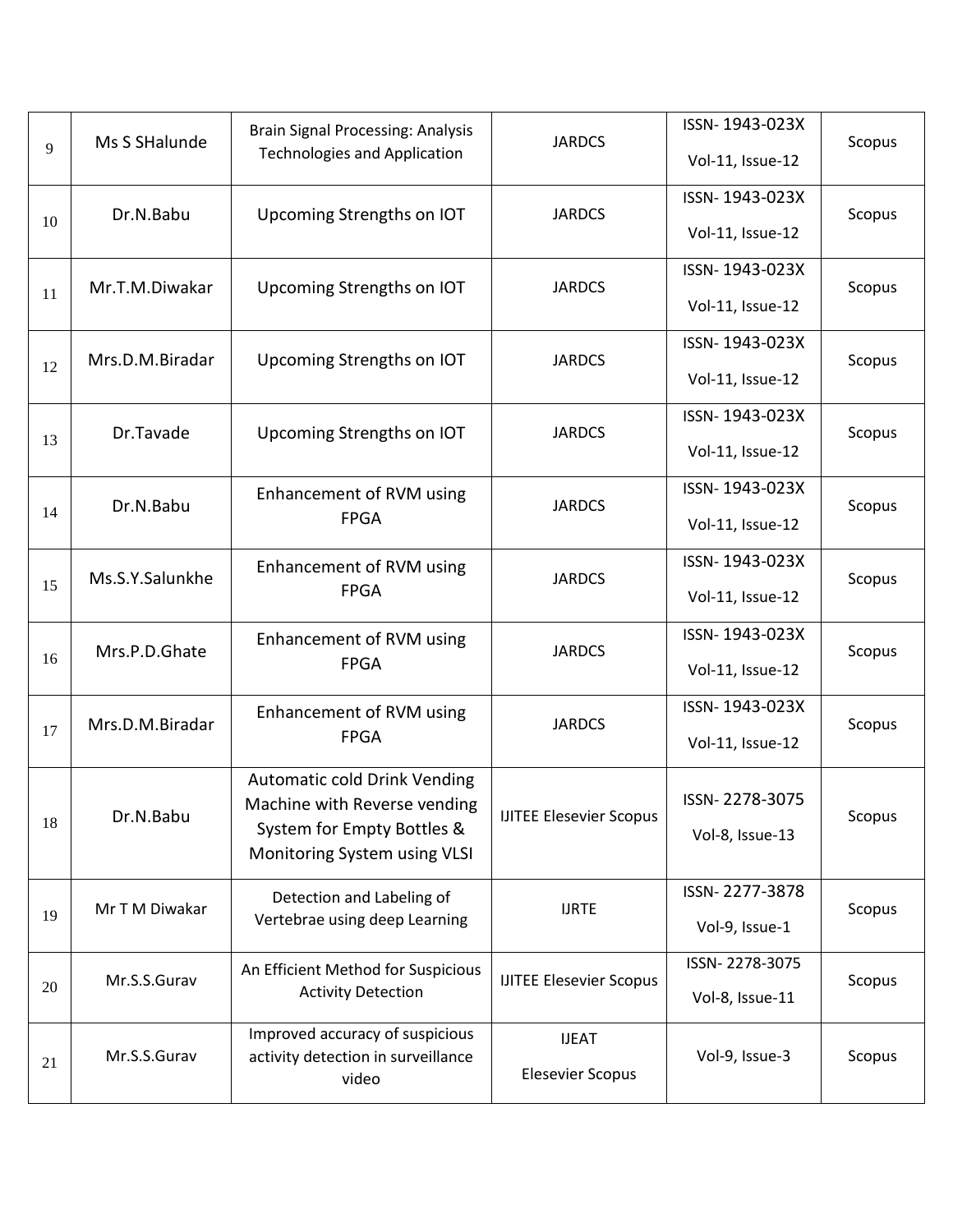| 22             | Mrs D M Biradar   | Detection and Labeling of<br>Vertebrae using deep Learning                                                                                 | <b>IJRTE</b>                                                                                          | ISSN-2277-3878<br>Vol-9, Issue-1                                   | Scopus |
|----------------|-------------------|--------------------------------------------------------------------------------------------------------------------------------------------|-------------------------------------------------------------------------------------------------------|--------------------------------------------------------------------|--------|
| 23             | Ms S Y Salunkhe   | Detection and Labeling of<br>Vertebrae using deep Learning                                                                                 | <b>IJRTE</b>                                                                                          | ISSN-2277-3878<br>Vol-9, Issue-1                                   | Scopus |
| 24             | Dr N Babu         | ARM-Cortex M3 based Embedded<br>HTTP server design for data<br>Acquisition system.                                                         | <b>JARDCS</b>                                                                                         | ISSN-1943-023X<br>Issue-12                                         | Scopus |
| 25             | Dr N Babu         | An efficient LFSR seed value<br>selection for test power<br>minimization in VLSI circuits.                                                 | <b>JARDCS</b>                                                                                         | ISSN-1943-023X<br>Issue-12                                         | Scopus |
| 26             | Sharan Kumar      | Development of Medical Image<br><b>Segmentation Algorithms Using</b><br><b>Deformable Models</b>                                           | ISMAC-CVB 2018<br>Springer                                                                            | ISSN-2212-9413                                                     | Scopus |
| 27             | Ms P D Ghate      | Detection and Labeling of<br>Vertebrae using deep Learning                                                                                 | <b>IJRTE</b>                                                                                          | ISSN-2277-3878<br>Vol- 9 Issue-1                                   | Scopus |
| 28             | Mr.S.S.Gurav      | Survillance video processing for<br>suspicious activity detection                                                                          | ICDSMLA 2020<br>(Springer series)                                                                     | Acceptance<br>availaible                                           | Scopus |
|                |                   | <b>Electrical Engineering DEPT</b>                                                                                                         |                                                                                                       |                                                                    |        |
| 1              | Dr. R. M. Patil   | Design and Implementation of<br>Harmonic TrapFilter in<br>Conjunction with a Line<br>reactorusing Simulink                                 | <b>SSRG</b> International<br>Journal of Electrical<br>and Electronics<br>Engineering (SSRG-<br>IJEEE) | Volume 3 Issue 9<br>ISSN: 2348-8379,<br>9 September 2016           | Scopus |
| 2              | Dr. K. Hussain    | Multi-Objective Flower Pollination<br>Algorithm Based Controller for<br><b>UPQC</b> Including Hybrid Power<br>Source                       | International Journal<br>of Innovative<br>Technology and<br><b>Exploring Engineering</b><br>(IJITEE)  | Volume-9, Issue-3,<br>January 2020<br>ISSN: 2278-3075,<br>$Jan-20$ | Scopus |
| 3              | Dr. T. Daniel Raj | A structure of SHE-PWM<br>techniques for cascaded multilevel<br>inverters with fault tolerant<br>capability against open circuit<br>faults | Journal of Advanced<br>research in dynamical<br>& control systems                                     | Volume. 1201-<br>Special Issue 2020                                | Scopus |
| $\overline{4}$ | Dr. T. Daniel Raj | A new method of selective<br>harmonic elimination PWM for H                                                                                | <b>International Journal</b><br>of engineering $\&$                                                   | Volume 9, Issue 1,<br>ISSN 2249-8958,                              | Scopus |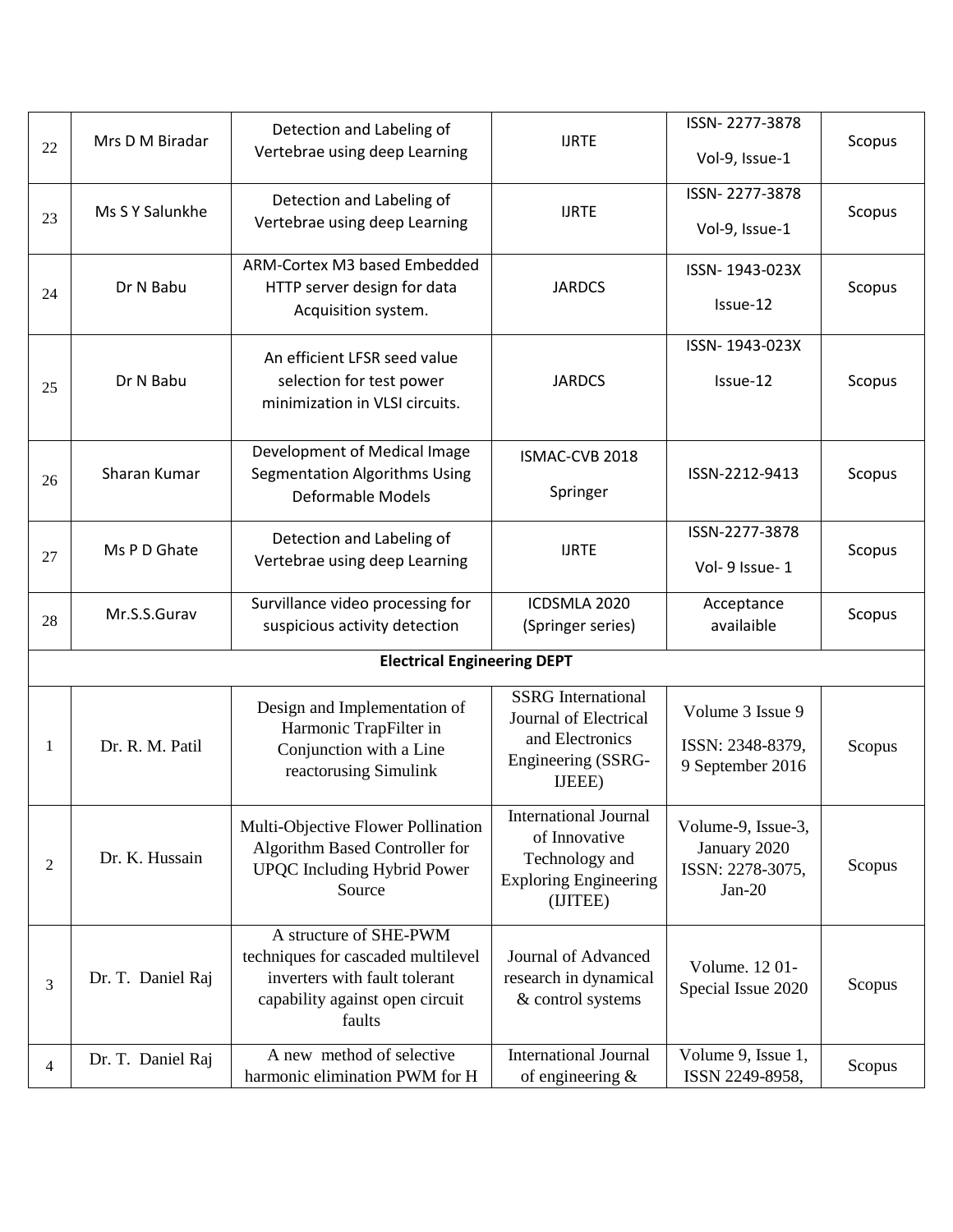|                |                         | bridge cascaded multilevel inverter                                                                                                        | advanced technology                                                        | Oct-19                                               |        |
|----------------|-------------------------|--------------------------------------------------------------------------------------------------------------------------------------------|----------------------------------------------------------------------------|------------------------------------------------------|--------|
| 5              | Mr.M. S. Kulkarni       | A structure of SHE-PWM<br>techniques for cascaded multilevel<br>inverters with fault tolerant<br>capability against open circuit<br>faults | Journal of Advanced<br>research in dynamical<br>& control systems          | Volume. 1201-<br>Special Issue 2020                  | Scopus |
| 5              | Mr. A.A.<br>Suryawanshi | A structure of SHE-PWM<br>techniques for cascaded multilevel<br>inverters with fault tolerant<br>capability against open circuit<br>faults | Journal of Advanced<br>research in dynamical<br>& control systems          | Volume. 1201-<br>Special Issue 2020                  | Scopus |
| 6              | Mr. P. R. Patil         | Development of Remote<br><b>Controlled Mine Detection Robot</b>                                                                            | Journal of Seybold<br>Report                                               | Volume 15, Issue<br>7, ISSN No. -<br>1533-9211       | Scopus |
| $\overline{7}$ | Mr. G. A. Chougule      | A new method of selective<br>harmonic elimination PWM for H<br>bridge cascaded multilevel inverter                                         | <b>International Journal</b><br>of engineering $\&$<br>advanced technology | Volume 9, Issue<br>1, ISSN 2249-8958,<br>$Oct-19$    | Scopus |
| 8              | Mr. C. D. Patil         | Development of Remote<br><b>Controlled Mine Detection Robot</b>                                                                            | Journal of Seybold<br>Report                                               | Volume 15, Issue<br>7, ISSN No. -<br>1533-9211       | Scopus |
| 9              | Mr. C. S. Patil         | A new method of selective<br>harmonic elimination PWM for H<br>bridge cascaded multilevel inverter                                         | <b>International Journal</b><br>of engineering &<br>advanced technology    | Volume 9, Issue 1,<br>ISSN 2249-8958,<br>Oct-2019    | Scopus |
| 10             | M. A. Mulla             | Development of Remote<br><b>Controlled Mine Detection Robot</b>                                                                            | Journal of Seybold<br>Report                                               | Volume 15, Issue<br>7, ISSN No. -<br>1533-9211, 2020 | Scopus |
| 11             | Mr. A. L. Jamadar       | A structure of SHE-PWM<br>techniques for cascaded multilevel<br>inverters with fault tolerant<br>capability against open circuit<br>faults | Journal of Advanced<br>research in dynamical<br>& control systems          | Volume. 1201-<br>Special Issue 2020                  | Scopus |
| 12             | M. A. Mulla             | A new method of selective<br>harmonic elimination PWM for H<br>bridge cascaded multilevel inverter                                         | <b>International Journal</b><br>of engineering $\&$<br>advanced technology | Volume 9, Issue 1,<br>ISSN 2249-8958,<br>Oct-2019    | Scopus |
| 13             | Mr. V. S. Wadkar        | Development of Remote<br><b>Controlled Mine Detection Robot</b>                                                                            | Journal of Seybold<br>Report                                               | Volume 15, Issue<br>7, ISSN No. -<br>1533-9211, 2020 | Scopus |
| 14             | Dr. R. M. Patil         | Experimental methodology of<br>reduction of harmonics inPower<br>systems to increase power quality                                         | <b>International Journal</b><br>of Innovative<br>Research in Advanced      | ISSN: 2349-<br>2763Issue 09,<br>Volume 3,            | Scopus |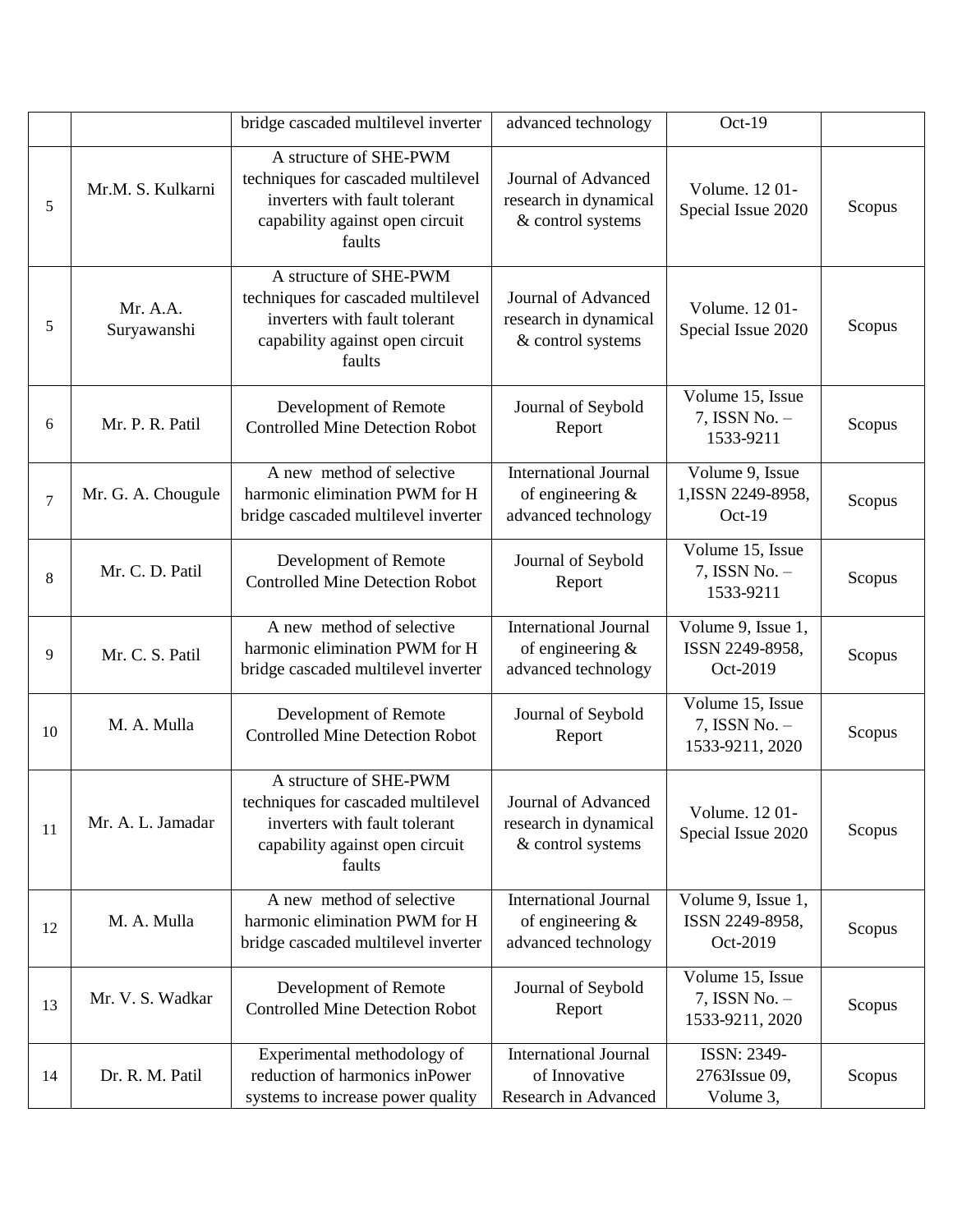|   |                                                 | using crystal filter                                                                                                                                             | Engineering (IJIRAE)                                          | September 2016                                    |        |  |  |  |  |
|---|-------------------------------------------------|------------------------------------------------------------------------------------------------------------------------------------------------------------------|---------------------------------------------------------------|---------------------------------------------------|--------|--|--|--|--|
|   | <b>Department of Basic Science and Humanity</b> |                                                                                                                                                                  |                                                               |                                                   |        |  |  |  |  |
|   | Dr. K. V. Khot                                  | Photocurrent enhancement in<br>Cu <sub>2</sub> Cd(SSe) <sub>2</sub> photoanode<br>synthesized via arrested<br>precipitation route.                               | New Journal of<br>Chemistry,                                  | 40, (2016), 3277.<br>ISSN: 1144-0546.             | Scopus |  |  |  |  |
| 2 | Dr. K. V. Khot                                  | Synthesis of SnS <sub>2</sub> thin film via non<br>vacuum arrested precipitation<br>technique for solar cell<br>application.                                     | <b>Journal of Materials</b><br>Letters,                       | $(2016)$ , 180, 23-26.<br>ISSN: 0167-577X.        | Scopus |  |  |  |  |
| 3 | Dr. K. V. Khot                                  | Efficient improvement of<br>photoelectrochemical<br>performance of CdSe thin film<br>deposited via arrested<br>precipitation technique.                          | Journal of Materials<br>Letter,                               | 164, (2016), 52-55.<br>ISSN: 0167-577X            | Scopus |  |  |  |  |
| 4 | Dr. K. V. Khot                                  | Effect of substrate on the<br>nanostructured Bi <sub>2</sub> Se <sub>3</sub> thin films<br>for solar cell applications.                                          | Journal of Materials<br>Science: Materials in<br>Electronics, | 27, (2016), 2385-<br>2393.<br>ISSN: 0957-4522.    | Scopus |  |  |  |  |
| 5 | Dr. K. V. Khot                                  | Synthesis of CdZnSe thin films by a<br>facile aqueous phase route and<br>their photoelectrochemical<br>performance for solar cell<br>6application.               | Journal of Materials<br>Science: Materials in<br>Electronics, | 27 (6), (2016),<br>5867-5877.<br>ISSN: 0957-4522. | Scopus |  |  |  |  |
| 6 | Dr. K. V. Khot                                  | Investigating Reliability Aspects of<br>Memristor based RRAM with<br>Reference to Write Voltage and<br>Frequency.                                                | <b>Condensed Matter:</b><br>Materials Science,                | arXiv:1602.01947,<br>(2016).                      | Scopus |  |  |  |  |
| 7 | Dr. K. V. Khot                                  | Investigating the Temperature<br><b>Effects on Resistive Random</b><br>Access Memory (RRAM) Devices.                                                             | <b>Condensed Matter:</b><br>Materials Science,                | arXiv:1602.08262,<br>(2016).                      | Scopus |  |  |  |  |
| 8 | Dr. K. V. Khot                                  | Enhanced photoelectrochemical<br>performance of novel p-type<br>MoBiCuSe <sub>4</sub> thin films deposited by<br>a simple surfactant mediated<br>solution route. | RSC Adv.,                                                     | 6, (2016), 24985-<br>24995.<br>ISSN 2046-2069.    | Scopus |  |  |  |  |
| 9 | Dr. K. V. Khot                                  | Simulation of randomly                                                                                                                                           | Journal of                                                    | 6, (2016), 103-108.                               | Scopus |  |  |  |  |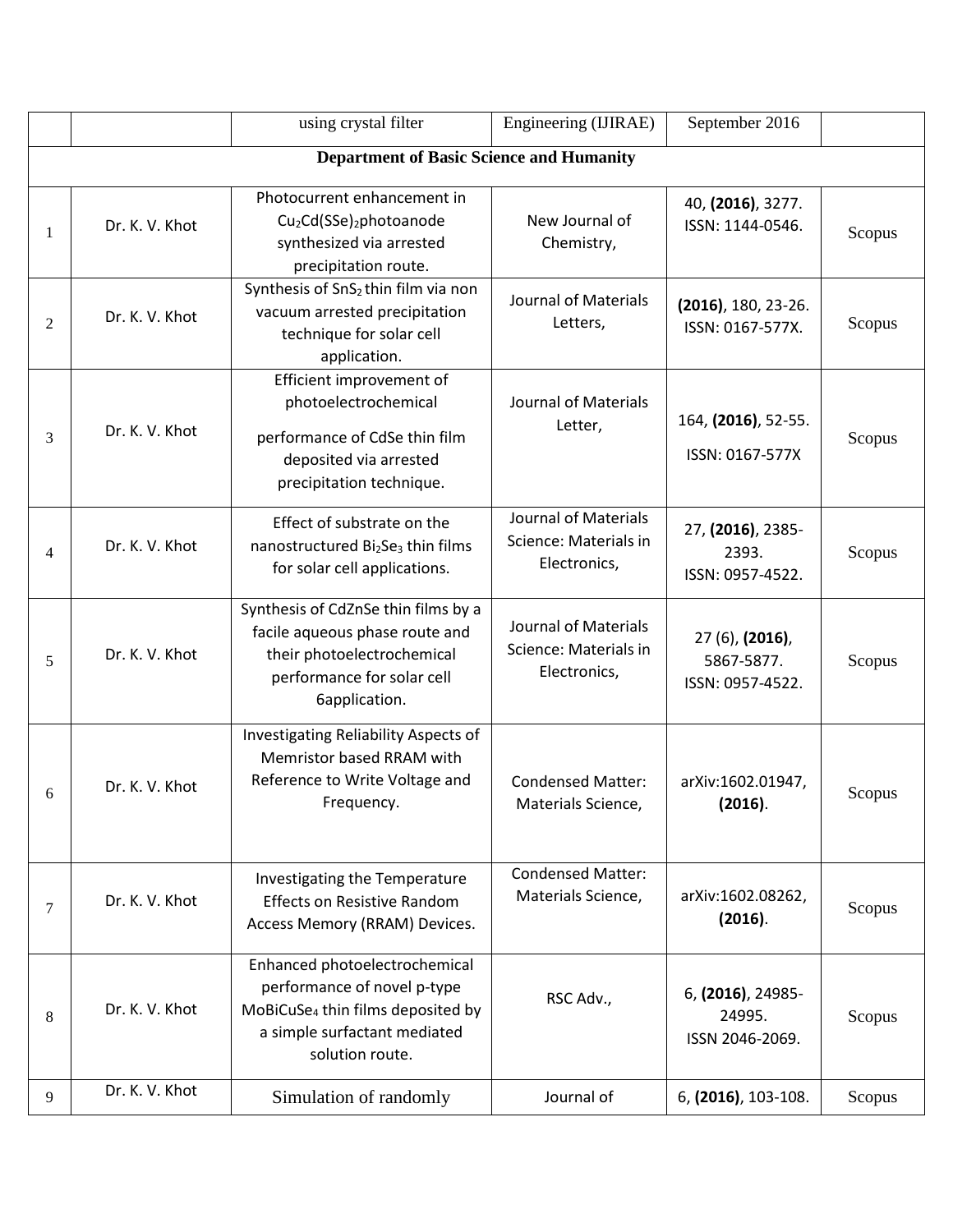|    |                | textured tandem silicon solar                                | Nanoengineering and    |                           |        |
|----|----------------|--------------------------------------------------------------|------------------------|---------------------------|--------|
|    |                | cells using quadratic complex                                | Nanomanufacturing,     |                           |        |
|    |                | rational function approach along                             |                        |                           |        |
|    |                | with artificial neural network.                              |                        |                           |        |
|    |                | Microwave assisted novel                                     |                        |                           |        |
|    |                | MoBi <sub>2</sub> S <sub>5</sub> nanoflowers:                | Journal of Solid State |                           |        |
| 10 | Dr. K. V. Khot | Synthesis, characterization,                                 | Sciences,              | $(2016)$ , 61, 89-93,     | Scopus |
|    |                | photoelectrochemical                                         |                        | ISSN: 1293-2558.          |        |
|    |                | performance.                                                 |                        |                           |        |
|    |                | Novel synthetic route for the                                | Journal of Materials   |                           |        |
|    |                | synthesis of ternary Cd(SSe)                                 | Science: Materials in  | $(2016)$ , 28 $(3)$ ,     |        |
| 11 | Dr. K. V. Khot | photoelectrode and their                                     |                        | 2984-2995.                | Scopus |
|    |                | photoelectrochemical                                         | Electronics,           | ISSN: 0957-4522.          |        |
|    |                | application.                                                 |                        |                           |        |
|    |                | Synthesis and Fabrication of                                 |                        |                           |        |
|    |                | Nanomaterials Synthesis and                                  | Nanosystems: Physics,  | $(2016)$ , 7 $(3)$ , 499- |        |
| 12 | Dr. K. V. Khot | Characterization of Highly Ordered                           | Chemistry,             | 501,                      | Scopus |
|    |                | NanosizedPbS Thin Films:                                     | Mathematics,           | ISSN 2220-8054.           |        |
|    |                | Modified SILAR.                                              |                        |                           |        |
|    |                | Synthesis of Bismuth Telluride                               |                        |                           |        |
|    | Dr. K. V. Khot | Thin Film for Thermoelectric                                 | Macromolecular         | 361, (2016), 152-         |        |
| 13 |                | Application via Electrodeposition                            | Symposia,              | 155.                      | Scopus |
|    |                | Technique.                                                   |                        |                           |        |
|    |                | <b>Controlled Electrochemical</b>                            |                        |                           |        |
|    |                | Polymerization Strategies for                                |                        |                           |        |
| 14 | Dr. K. V. Khot | Electroactive Polyaniline Thin                               | Macromolecular         | 361, (2016), 7-10.        | Scopus |
|    |                | Films.                                                       | Symposia,              |                           |        |
|    |                |                                                              |                        |                           |        |
|    |                | Rapid formation of ternary                                   |                        |                           |        |
|    |                | CdZnSe <sub>2</sub> chalcogenide thin film by                |                        |                           |        |
| 15 | Dr. K. V. Khot | microwave assisted chemical bath                             | Macromolecular         | 362, (2016), 60-64.       | Scopus |
|    |                | deposition.                                                  | Symposia,              |                           |        |
|    |                |                                                              |                        |                           |        |
|    |                | Chemosynthesis, Characterization                             | Nanosystems: Physics,  |                           |        |
|    | Dr. K. V. Khot | and PEC Performance of                                       | Chemistry,             | $(2016)$ , 7 $(3)$ , 523- |        |
| 16 |                | CdZn(SSe)2 Thin Films by Arrested                            | Mathematics,           | 527.                      | Scopus |
|    |                | Precipitation Technique (APT).                               |                        | ISSN 2220-8054.           |        |
|    |                | Facile Synthesis of                                          |                        |                           |        |
|    |                | (CdZn)SeNanocrystalline thin Films                           | Nanosystems: Physics,  | $(2016)$ , 7 $(3)$ , 553- |        |
| 17 | Dr. K. V. Khot | via Arrested Precipitation                                   | Chemistry,             | 557.                      | Scopus |
|    |                | Technique (APT) for Photovoltaic                             | Mathematics,           | ISSN 2220-8054.           |        |
|    |                | Application.                                                 |                        |                           |        |
|    |                | Surfactant                                                   |                        |                           |        |
|    | Dr. K. V. Khot |                                                              | Nanosystems: Physics,  | $(2016)$ , 7 $(4)$ , 765- |        |
| 18 |                | assisted synthesis of                                        | Chemistry,             | 767, ISSN 2220-           | Scopus |
|    |                | nanocrystalline n-Bi <sub>2</sub> se <sub>3</sub> thin films | Mathematics,           | 8054.                     |        |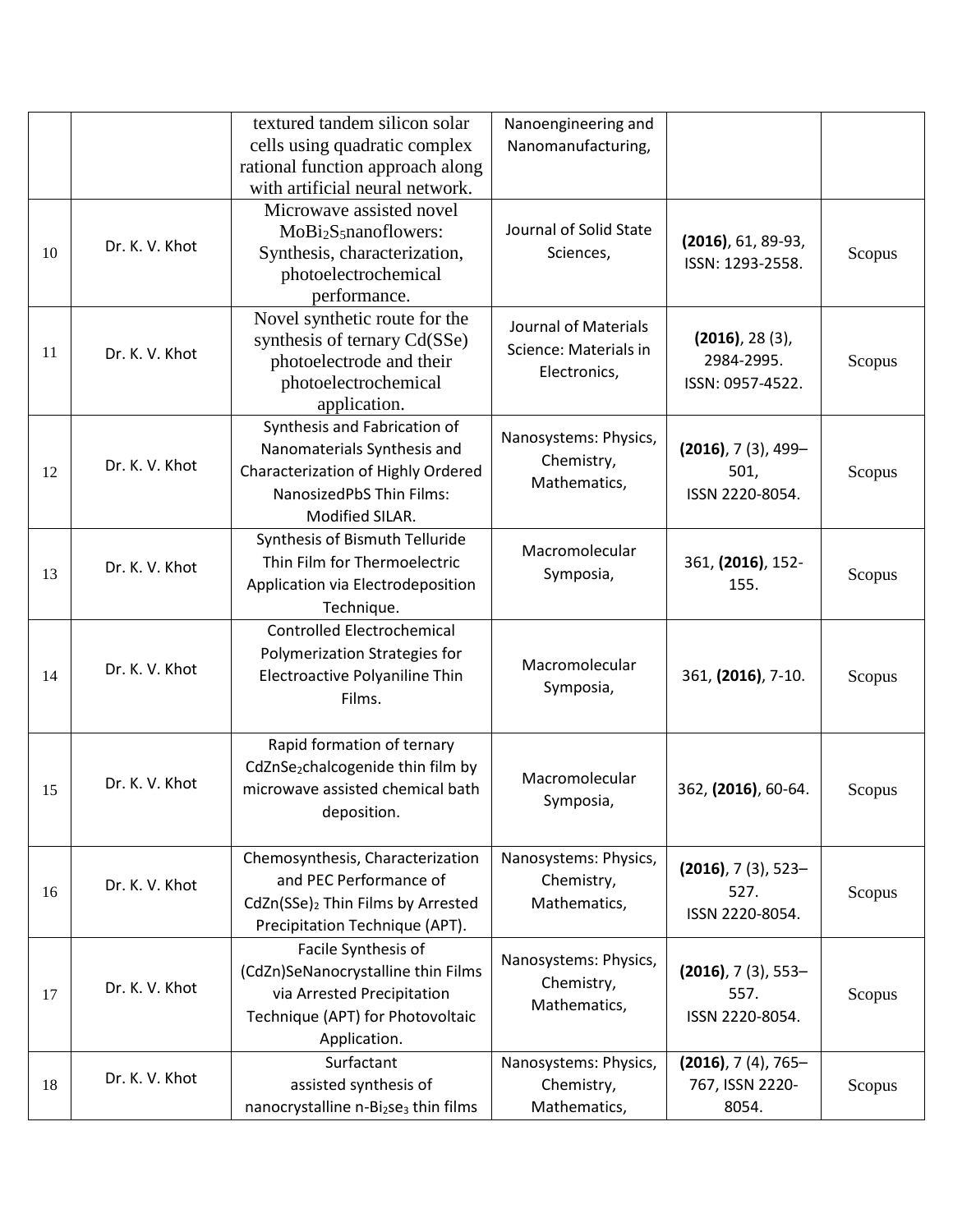|    |                  | at room<br>temperature via arrested                                                                                                                                                      |                                                      |                                                                      |        |
|----|------------------|------------------------------------------------------------------------------------------------------------------------------------------------------------------------------------------|------------------------------------------------------|----------------------------------------------------------------------|--------|
|    |                  | precipitation technique.                                                                                                                                                                 |                                                      |                                                                      |        |
| 19 | Dr. K. V. Khot   | Dynamic study of bismuth<br>telluride quantum dot assisted<br>titanium oxide for efficient<br>photoelectrochemical<br>performance.                                                       | Nanosystems: Physics,<br>Chemistry,<br>Mathematics,  | $(2016)$ , 7 $(4)$ , 604-<br>608, ISSN 2220-<br>8054.                | Scopus |
| 20 | Dr. A. A. Bagade | Studies on NO <sub>2</sub> gas sensing<br>properties of sprayed Co <sub>1-</sub><br><sub>x</sub> Mn <sub>x</sub> Fe <sub>2</sub> O <sub>4</sub> (0≤ x≤ 0.5) spinel ferrite<br>thin films | <b>Ceramics International</b>                        | 41 (6), (2015) 7394-<br>7401                                         | Scopus |
| 21 | Dr. A. A. Bagade | Studies on structural and electrical<br>properties of Li <sub>0.5-0.5x</sub> Co <sub>x</sub> Fe <sub>2.5-0.5</sub> xO <sub>4</sub><br>$(0 \le x \le 0.6)$ spinel ferrite                 | Physica B: Condensed<br>Matter                       | 474, (2015) 47-52                                                    | Scopus |
| 22 | Dr. A. A. Bagade | Development of Ag/WO <sub>3</sub> /ITO thin<br>film memristor using spray<br>pyrolysis method                                                                                            | <b>Electronic Materials</b><br>Letters               | 11 (6), (2015) 944-<br>948                                           | Scopus |
| 23 | Dr. K. V. Khot   | Deposition, characterizations and<br>photoelectrochemical<br>performance of nanocrystalline<br>Cu-In-Cd-S-Se thin films by hybrid<br>chemical process.                                   | Journal of Materials<br>Science,                     | $(2017)$ , 52:9709-<br>9727.<br>ISSN: 0022-2461.                     | Scopus |
| 24 | Dr. K. V. Khot   | Effect of surfactants on the data<br>directionality and learning<br>behavior of Al/TiO2/FTO thin<br>film memristor-based electronic<br>synapse.                                          | J Solid State<br>Electrochem,                        | (2017), 21<br>$(9)$ , 2753 - 2757,<br>ISSN: 1433-0768.               | Scopus |
| 25 | Dr. K. V. Khot   | Investigating the Temperature<br>Effects on $ZnO$ , $TiO2$ , WO <sub>3</sub> and<br>HfO <sub>2</sub> Based Resistive Random<br><b>Access Memory (RRAM)</b><br>Devices.                   | Journal of Nano and<br>Electronics Physics,          | $(2016)$ , 8, 4(1),<br>04030.<br>DOI:10.21272/jnep<br>.8(4(1)).04030 | Scopus |
| 26 | Dr. K. V. Khot   | A low-cost copper oxide thin<br>film memristive device based<br>on successive ionic layer<br>adsorption and reaction method.                                                             | Materials Science in<br>Semiconductor<br>Processing, | (2017), 71 102-108.<br>ISSN: 1369-8001.                              | Scopus |
| 27 | Dr. K. V. Khot   | Effect of write voltage and<br>frequency on the reliability<br>aspects of Memristor-based<br>RRAM.                                                                                       | <b>International Nano</b><br>Letters,                | $(2017)$ , 7(3), 209-<br>216.                                        | Scopus |
| 28 | Dr. K. V. Khot   | Low temperature simple aqueous<br>phase chemical synthesis and                                                                                                                           | Materials Today:<br>Proceedings,                     | $(2017), 4(2), 119-$                                                 | Scopus |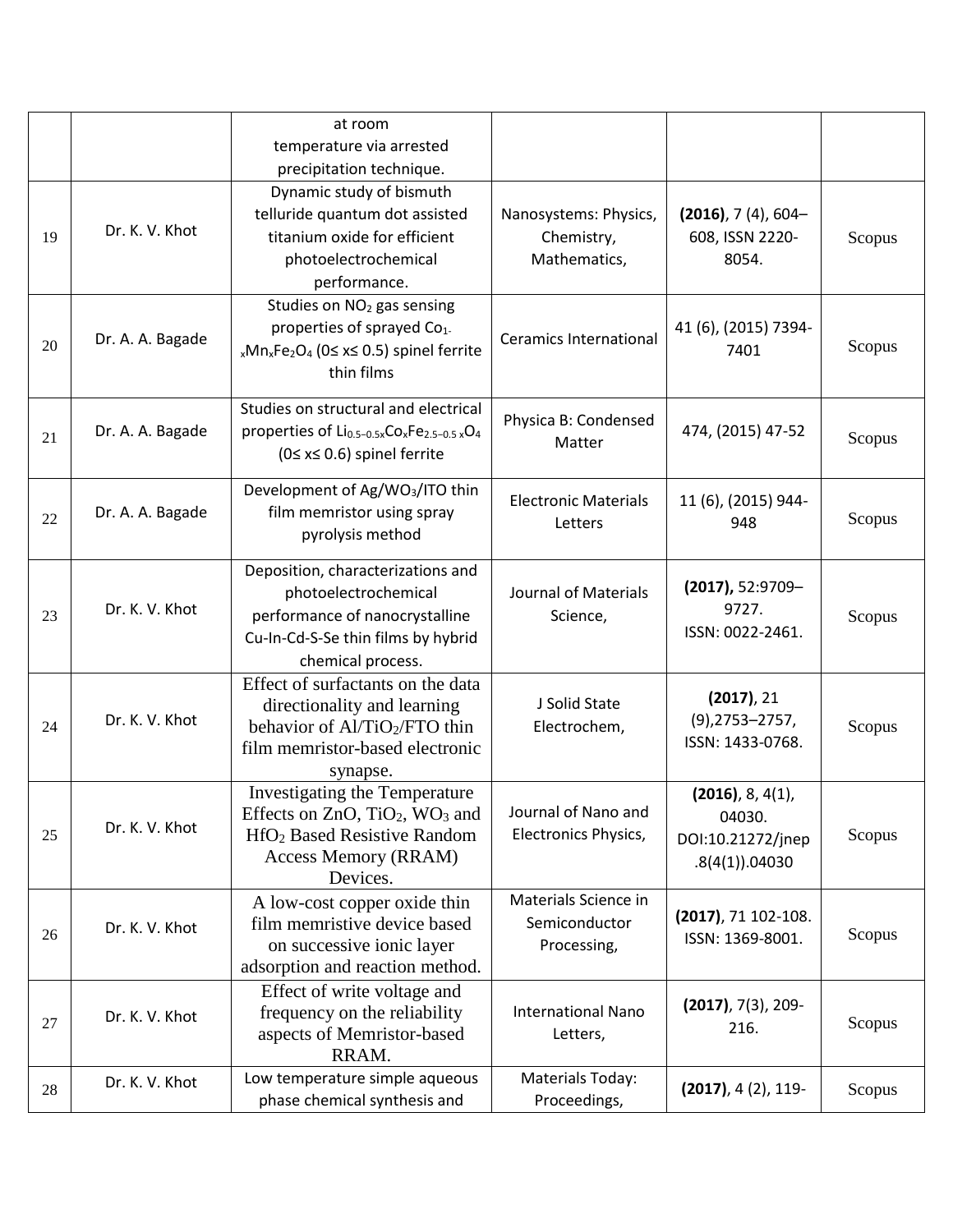|    |                  | characterization of ZnO thin films.                                                                                                                                              |                                                               | 125.                                                      |        |
|----|------------------|----------------------------------------------------------------------------------------------------------------------------------------------------------------------------------|---------------------------------------------------------------|-----------------------------------------------------------|--------|
| 29 | Dr. K. V. Khot   | Development of CdZn(SSe)2 thin<br>films by using simple aqueous<br>chemical route: Air annealing.                                                                                | <b>Materials Today:</b><br>Proceedings,                       | $(2017), 4(2), 363-$<br>368.                              | Scopus |
| 30 | Dr. K. V. Khot   | Characterization of NiO-Al2O3<br>composite and its conductivity in<br>biogas for solid oxide fuel cell                                                                           | <b>Material Science-</b><br>Poland                            | 2016                                                      | Scopus |
| 31 | Dr. A. A. Bagade | Development of CoFe <sub>2</sub> O <sub>4</sub> thin films<br>for nitrogen dioxide sensing at<br>moderate operating temperature                                                  | Journal of Alloys and<br>Compounds                            | 657, (2016) 414-<br>421                                   | Scopus |
| 32 | Dr. K. V. Khot   | Synthesis of Photoactive Ternary<br>Cadmium Sulfoselenide Thin Film<br>via Cost-effective Chemical<br>Technique for Solar Cell<br>Application.                                   | Academ J Polym Sci.                                           | $(2018), 1(5)$ :<br>555575.                               | Scopus |
| 33 | Dr. K. V. Khot   | Mimicking the synaptic weights<br>and human forgetting curve<br>using hydrothermally grown<br>nanostructured CuOmemristor<br>device                                              | Journal of<br>Nanoscience and<br>Nanotechnology,              | $(2018)$ , 18 $(2)$ , 984-<br>991(8).                     | Scopus |
| 34 | Dr. K. V. Khot   | <b>Surfactant Mediated Synthesis</b><br>of Bismuth Selenide Thin Films<br>For Photoelectrochemical Solar<br>Cell Applications.                                                   | Journal of colloid and<br>interface science,                  | $(2018)$ , 514, 250-<br>261.<br>ISSN: 0021-9797.          | Scopus |
| 35 | Dr. K. V. Khot   | An Electronic Synapse Device<br>Based on TiO <sub>2</sub> Thin Film<br>Memristor.                                                                                                | Journal of<br>Nanoelectronics and<br>Optoelectronics,         | $(2018)$ , 13 $(1)$ , 68-<br>75.                          | Scopus |
| 36 | Dr. K. V. Khot   | <b>Enhancement</b> in Thermoelectric<br>Performance of Cu <sub>3</sub> SbSe <sub>4</sub> Thin<br>Films by In(III) Doping;<br>Synthesized by Arrested<br>Precipitation Technique. | Journal of Materials<br>Science: Materials in<br>Electronics, | $(2018)$ , 29 $(10)$ ,<br>8793-8800).<br>ISSN: 1573-482X. | Scopus |
| 37 | Dr. K. V. Khot   | Mimicking the Biological<br><b>Synapse Functions of Analog</b><br>Memory, Synaptic Weights, and<br>Forgetting with ZnO-Based<br>Memristive Devices.                              | Journal of<br>Nanoscience and<br>Nanotechnology               | (2018), 18(11),<br>7758-7766).                            | Scopus |
| 38 | Dr. K. V. Khot   | Bipolar resistive switching and<br>memristive properties of<br>hydrothermally synthesized<br>TiO <sub>2</sub> nanorod array: Effect of<br>growth temperature.                    | Journal of Materials &<br>Design,                             | $(2018)$ , 151, 37-47.                                    | Scopus |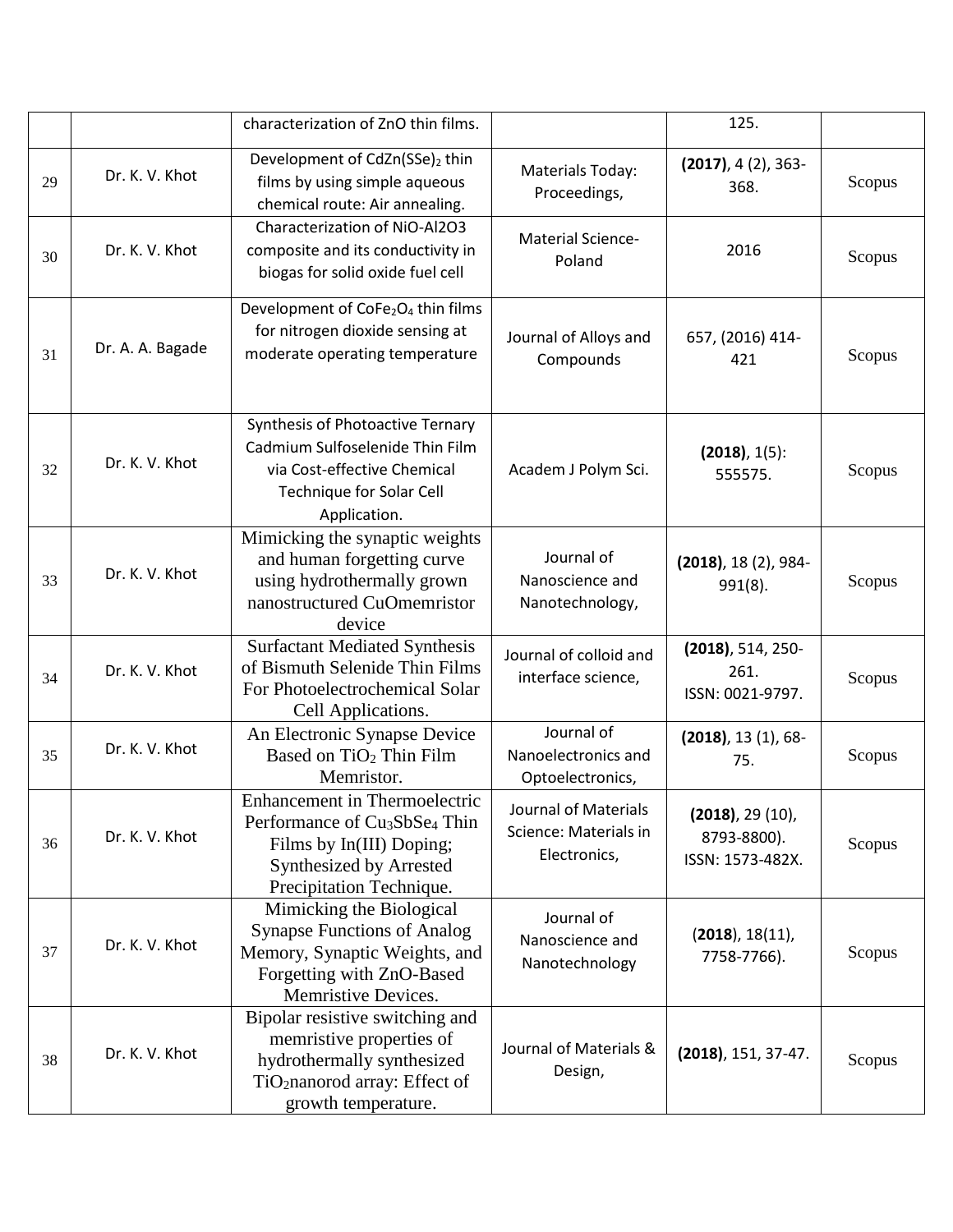| 39 | Dr. K. V. Khot   | Natural dye sensitized<br>nanocomposite for efficient<br>energy harvesting.                                                              | <b>AIP Conference</b><br>Proceedings,                                                         | $(2018)$ , 1989 $(1)$ ,<br>020008.                                               | Scopus |
|----|------------------|------------------------------------------------------------------------------------------------------------------------------------------|-----------------------------------------------------------------------------------------------|----------------------------------------------------------------------------------|--------|
| 40 | Dr. K. V. Khot   | Synthesis of tin sulphide thin<br>film by simple arrested<br>precipitation technique for solar<br>cell application.                      | <b>AIP Conference</b><br>Proceedings,                                                         | $(2018)$ , 1989 $(1)$ ,<br>020015.                                               | Scopus |
| 41 | Dr. K. V. Khot   | Growth mechanism &<br>characterization of<br>MoBiInS5 thin film synthesized<br>by arrested precipitation<br>technique.                   | <b>AIP Conference</b><br>Proceedings,                                                         | $(2018)$ , 1989 $(1)$ ,<br>030012.                                               | Scopus |
| 42 | Dr. K. V. Khot   | Single step fabrication of CuS<br>thin film via hydrothermal route<br>for solar cell application.                                        | <b>AIP Conference</b><br>Proceedings,                                                         | $(2018)$ , 1989 $(1)$ ,<br>020029.                                               | Scopus |
| 43 | Dr. A. A. Bagade | Bipolar resistive switching with<br>coexistence of mem-elements in<br>the spray deposited CoFe <sub>2</sub> O <sub>4</sub> thin<br>film  | <b>Journal of Materials</b><br>Science: Materials in<br>Electronics                           | 29 (4), (2018) 3231-<br>3238                                                     | Scopus |
| 44 | Dr. A. A. Bagade | Assessment of structural,<br>morphological, magnetic and gas<br>sensing properties of CoFe <sub>2</sub> O <sub>4</sub> thin<br>films     | Journal of colloid and<br>interface science                                                   | 497, (2017) 181-<br>192                                                          | Scopus |
| 45 | Dr. A. A. Bagade | Effect of Ag doping on<br>hydrothermally grown ZnO thin-<br>film electronic synapse device                                               | Bioinspired,<br><b>Biomimetic and</b><br>Nanobiomaterials                                     | 7 (2), (2017) 82-89                                                              | Scopus |
| 46 | Dr. A. A. Bagade | Bio-mimicking the synaptic<br>weights, analog memory, and<br>forgetting effect using spray<br>deposited WO <sub>3</sub> memristor device | Microelectronic<br>Engineering                                                                | 183, (2017) 12-18                                                                | Scopus |
| 47 | Dr. A. A. Bagade | Development of Ag/CoFe <sub>2</sub> O <sub>4</sub> /FTO<br>thin film memristive device using<br>spray pyrolysis method                   | International<br>Conference on<br>Nanotechnology:<br>Ideas, Innovations &<br>Initiatives-2017 | Centre of<br>Nanotechnology,<br>IIT Roorkee,<br>Roorkee, India<br>(ICN:3i-2017), | Scopus |
| 48 | Dr. K. V. Khot   | Development of dye sensitized<br>$TiO2$ thin films for efficient<br>energy harvesting                                                    | Journal of Alloys and<br>Compounds,                                                           | (2019), 790, 1001-<br>1013.<br>ISSN: 0925-8388                                   | Scopus |
| 49 | Dr. K. V. Khot   | Investigating the light<br>harvesting capacity of sulfur ion                                                                             | <b>Materials Research</b>                                                                     | $(2019)$ ,                                                                       | Scopus |